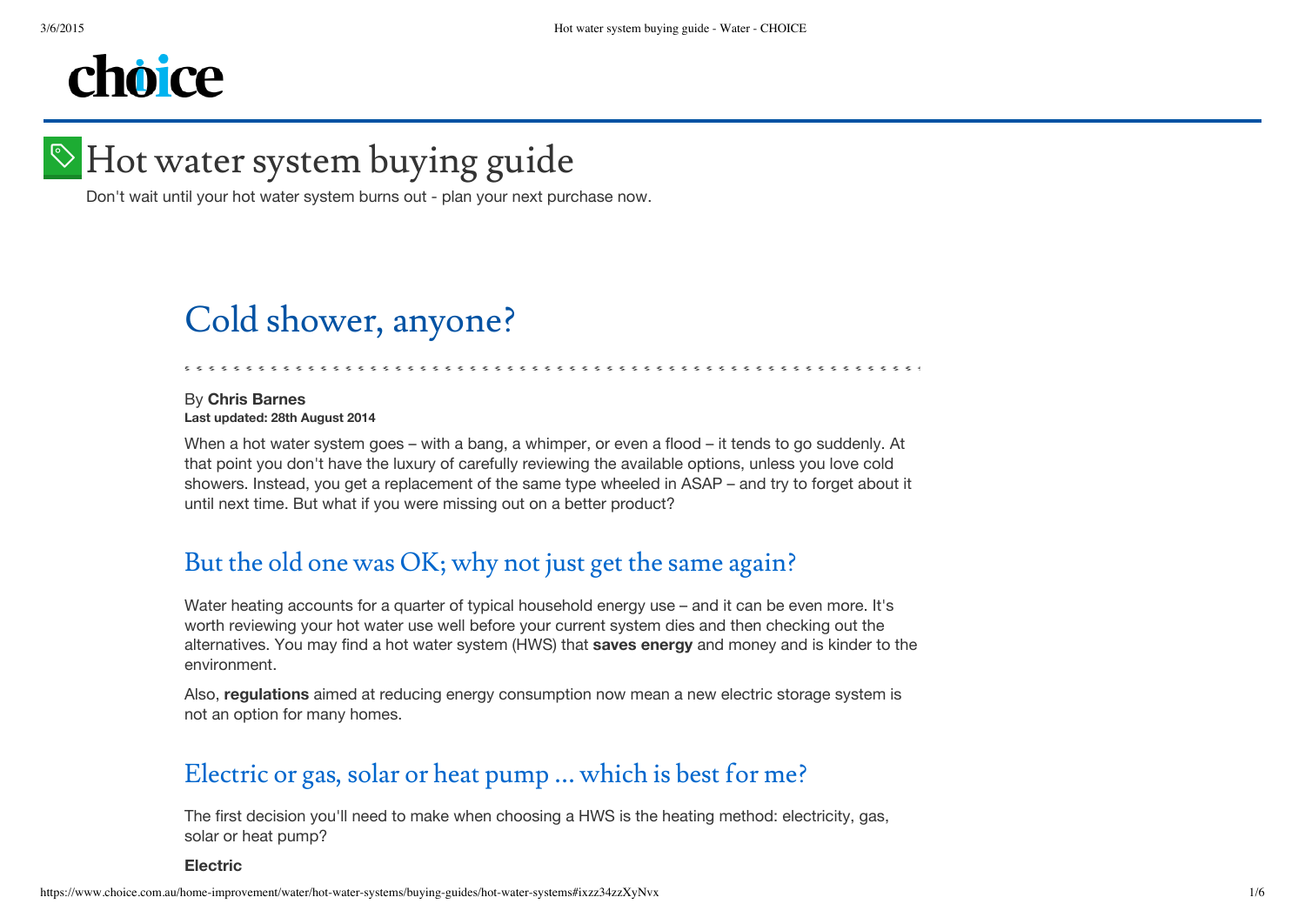- An electrically heated storage tank system is usually relatively cheap to buy and install, but is usually the most expensive to run, especially if it's on the continuous (full day) rate.
- Systems that run on off-peak electricity are much cheaper to run, but need a larger tank as the water heated overnight has to last you all day. And off-peak electricity isn't available to all homes.
- A four-person household typically needs a 125–160L tank for a continuous system or 250–315L for off-peak.
- Can be installed indoors or outdoors.
- Electric instantaneous water heaters are also available.

**Cost:** They range in price from about \$300 to \$1500 (not including installation).

#### **Gas**

- Natural gas is a good option if you have the connection for it. It's cheaper than electricity (though gas prices are rising) and because gas rates don't vary through the day, gas hot water systems can heat water as needed.
- A four-person household needs a tank of about 135–170L. You also have the option of an instantaneous system.
- Usually installed outdoors due to venting requirements, but can be installed indoors with a flue.
- Have an energy efficiency star rating.
- Some have a pilot light, which uses a small amount of gas. Electric ignition is more economical, but in a blackout you can lose your hot water supply.
- Liquid petroleum gas (LPG) bottles are an alternative to natural gas but expect to pay significantly more in running costs.

**Cost:** They range in price from about \$900 to \$2000 (not including installation).

#### **Solar**

Consists of solar collector panels and a storage tank. A four-person household typically needs about four square metres of solar collector area (two panels) and a 300–360L tank. You need a large tank to allow for days with less sunlight (or more hot showers than usual).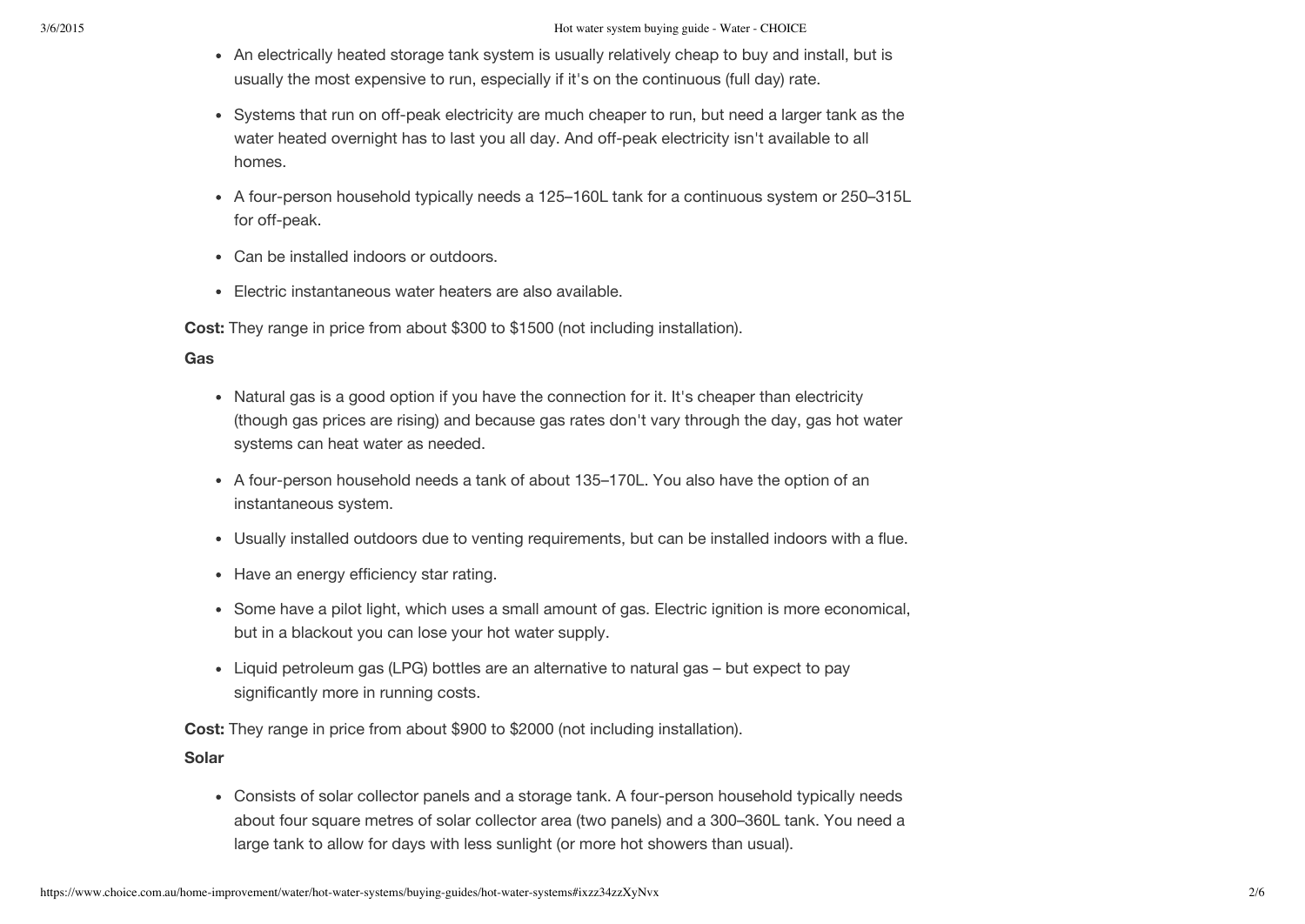- If your panels can't be installed in an ideal location, they may be less efficient and you'll need a larger collection area.
- The storage tank usually has an electric or gas booster element to keep the water hot on days with less sunshine.
- Comparatively expensive and time-consuming to install, but a well-chosen system will pay for itself in the long run due to very low running costs.
- Government rebates and other incentives can help offset the purchase cost.
- See our **solar hot water [buying](https://www.choice.com.au/home-improvement/energy-saving/solar/buying-guides/solar-hot-water-systems) guide** for more information.

**Cost:** They range in price from about \$2000 to \$7000 (not including installation).

#### **Heat pump**

- A much more **[efficient](https://www.choice.com.au/home-improvement/water/saving-water/articles/water-efficiency-label)** form of electric storage tank system that works on the same principle as a fridge or air conditioner, by extracting heat from the air and using it to heat the water tank.
- Units are usually integrated (tank and compressor together) but can also be split (separate tank and compressor).
- They need to be installed in a well-ventilated area usually outdoors.
- The compressor on the unit can be noisy, like the outdoor unit of an air conditioner, so you can't install them too close to a neighbouring home.
- They tend to work best in warm and temperate regions, but there are models designed to work well in cold climates too, and most systems have a booster element for days of cold weather or high demand.
- You'll typically need a 270–315L tank for a four-person household.
- Government rebates and other incentives can help offset the purchase cost.

**Cost:** They range in price from about \$2500 to \$4000 (not including installation).

## Storage tank or instantaneous heater?

The next decision, after heating method, is whether you go for a system with a tank, or one that heats water instantly.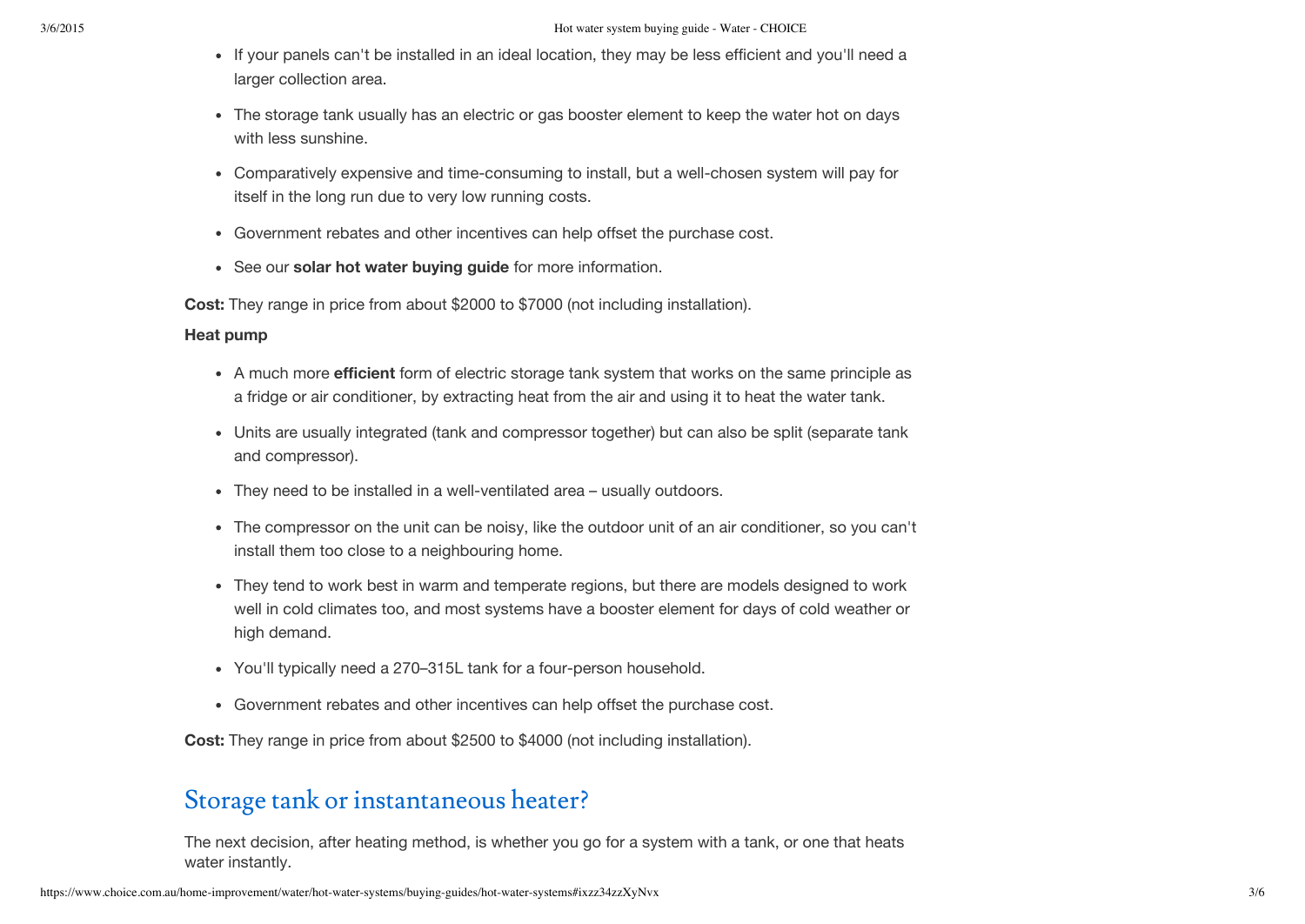#### **Storage tank**

- Most electric, gas, solar and heat pump hot water systems use a tank.
- Mild-steel tanks can corrode over time; maintenance every few years can help prevent this. They usually have five- to 10-year warranties.
- Stainless steel tanks are more expensive, but generally last longer and don't require as much maintenance as mild-steel tanks. They usually carry a 10-year warranty, but still require occasional maintenance (such as replacement of valves and seals).
- Local water quality may dictate which type is best for you; check with the installer.
- Tanks are insulated, but there is always some heat loss over time, so it's good to install them in a sunny spot or in an insulated space.

#### **Instantaneous**

- An instantaneous HWS heats only as much **[water](https://www.choice.com.au/home-improvement/water/saving-water/articles/water-saving-home-guide)** as you need, when you need it.
- Most models use gas, but electric models are available.
- As there are no heat losses as with water stored in a tank, they're often cheaper to run than storage systems.
- Electric models will use the full electricity tariff for whenever they are in use, so running costs may be higher than for an off-peak tank, but less than a continuous tank system.
- The size you need (flow rate in litres per minute) depends more on the number of hot water outlets the heater has to serve than on the number of people in the household. As a general rule, for a two-bathroom house you need a flow rate of about 22–24 L/min. Talk to your supplier to find the right capacity for your home.

## Household size and water usage

Typically, one person uses about 50L of hot water a day; more if you use your dishwasher often, take very long hot showers or often wash clothes in warm or hot water.

Get a hot water system supplier to analyse your home and usage and recommend some options. To determine the right size of system, a supplier should ask how many people live in your home, how much hot water you use, and when you use it. For example, do you all shower in the morning or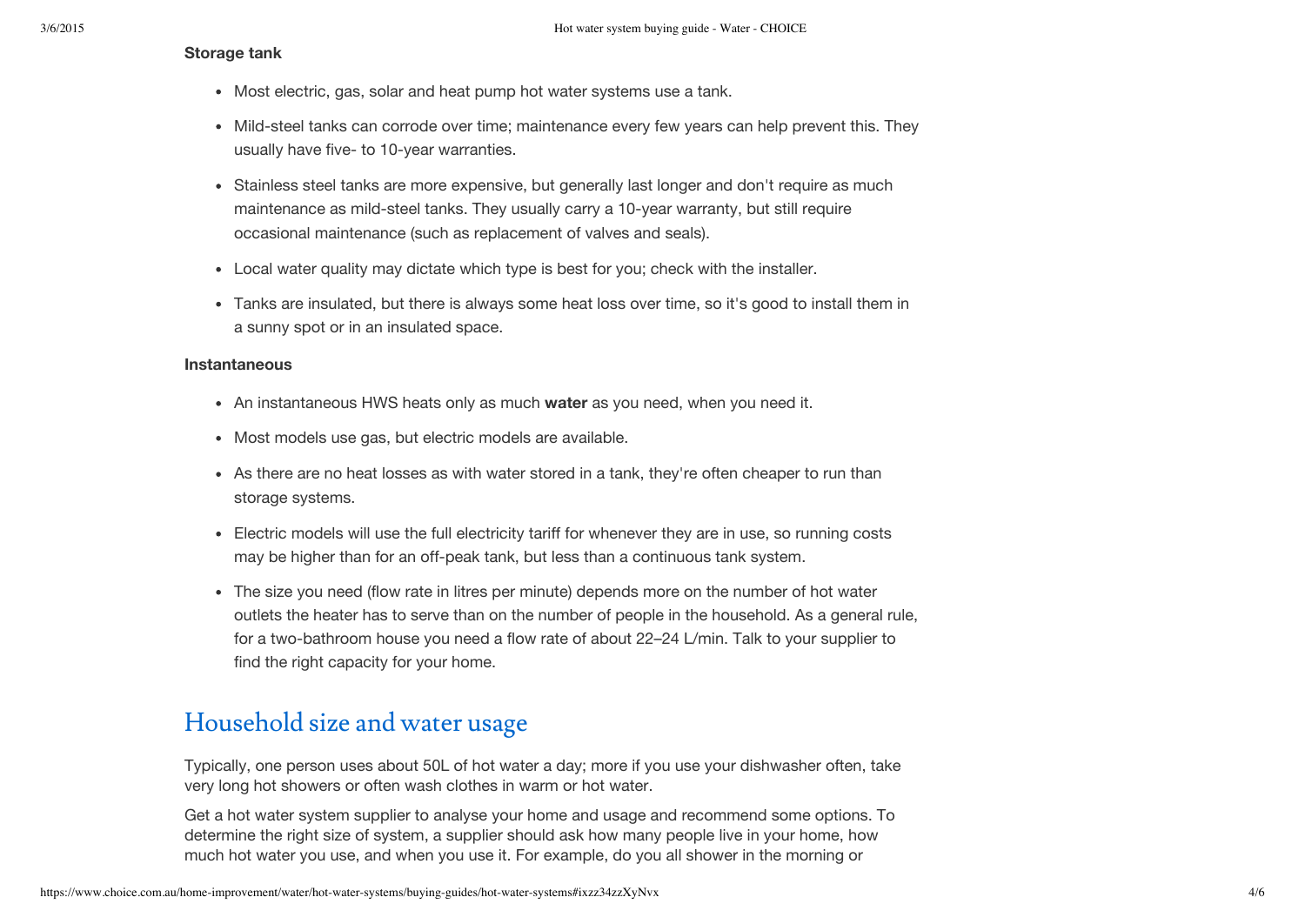evening? Do you wash clothes in hot or cold water? Get quotes from at least two suppliers.

For most households, a solar HWS can be the most efficient and cheapest to run. If that's not an option, here are other suggestions:

- Small household (1-2 people): Instantaneous HWS (gas or electric) or small gas storage HWS.
- Medium household (3-4): Gas systems (instantaneous or storage), or a heat pump.
- Large household (5+): Multiple instantaneous HWS may be an option but gas storage units may be more economical. Large heat pumps are also an option.

### Energy star ratings

Gas hot water systems have energy efficiency star rating labels; the more stars, the more efficient the water heater. This is a voluntary rating scheme, unregulated by government. The highest rating is six stars.

Minimum Energy Performance Standards (**[MEPS](http://www.energyrating.gov.au/about/other-programs/meps/)**) currently apply for electric hot water storage systems. MEPS are currently under consideration for other water heater types. This will eliminate inefficient models from the market and may see star rating labels appear on all hot water systems.

#### <span id="page-4-0"></span>**The author**



**Chris [Barnes](https://www.choice.com.au/authors/chris-barnes)** TEAM LEADER - HOUSEHOLD

**[Kitchen](https://www.choice.com.au/home-and-living/kitchen)**, **Laundry and [cleaning](https://www.choice.com.au/home-and-living/laundry-and-cleaning)**, **[Heating](https://www.choice.com.au/home-and-living/heating)**, **[Cooling](https://www.choice.com.au/home-and-living/cooling)**, **[Bedroom](https://www.choice.com.au/home-and-living/bedroom)**, **Baby [furniture](https://www.choice.com.au/babies-and-kids/baby-furniture)**, **[Children](https://www.choice.com.au/babies-and-kids/children-and-safety) and safety**, **Baby [transport](https://www.choice.com.au/babies-and-kids/baby-transport)**, **[Energy](https://www.choice.com.au/home-improvement/energy-saving) saving**, **[Painting](https://www.choice.com.au/home-improvement/painting)**, **[Tools](https://www.choice.com.au/home-improvement/tools)**, **Pest [control](https://www.choice.com.au/home-improvement/pest-control)**, **Safety and [security](https://www.choice.com.au/home-improvement/safety-and-security)**, **[Cars](https://www.choice.com.au/transport/cars)**, **[Bikes](https://www.choice.com.au/transport/bikes)**, **[Gardening](https://www.choice.com.au/outdoor/gardening)**, **[Pools](https://www.choice.com.au/outdoor/pools)**, **[Camping](https://www.choice.com.au/outdoor/camping)**, **Outdoor [entertaining](https://www.choice.com.au/outdoor/outdoor-entertaining)**

## Member comments

**Follow [comments](javascript://) on this buying guide**